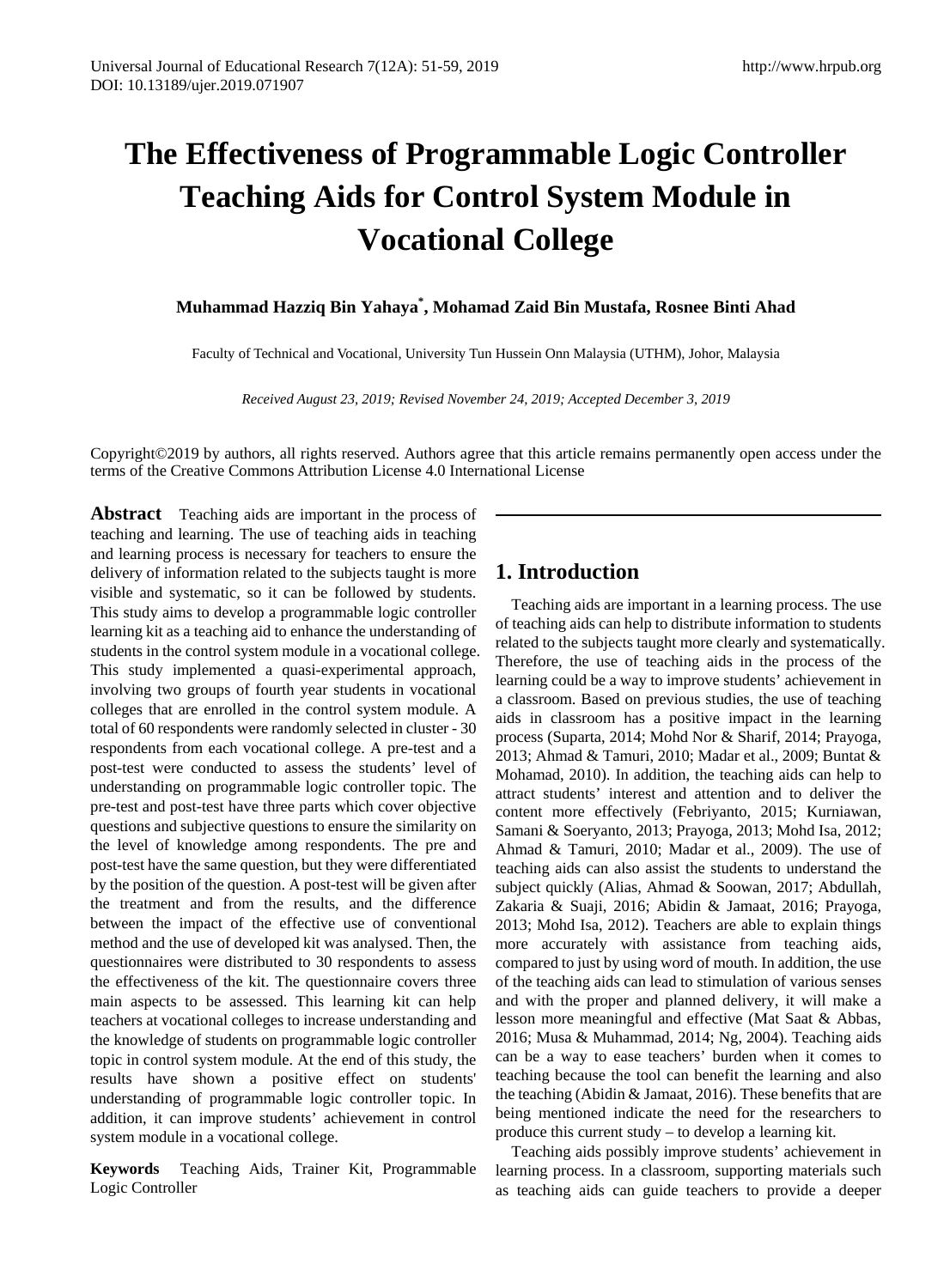understanding to students who have less knowledge in academics (Hastuti, Effendi & Hijriani, 2017; Mat Saat & Abbas, 2016; Ab Halim & Lai, 2011; Ahmad & Tamuri, 2010). However, at this moment, the use of teaching aids by the teacher in the classroom is still limited and low (Febriyanto, 2015; Suparta, 2014; Ambotang et. al, 2011; Ahmad & Tamuri, 2010). There are also some teachers who do not use teaching aids while teaching (Abdullah, Zakaria & Suaji, 2016; Nan & Ziqiang, 2012; Jasmi et al., 2011). A study conducted by Salleh (2007) mentions that students are interested to learn through the use of teaching aids compared to using conventional method. According to Abdullah, Zakaria and Suaji, (2016), most teachers in vocational colleges do not include teaching aids for the learning process. The delivery in classroom only follows syllabus in the Standard Curriculum for Vocational College (KSKV) without the use of teaching aids to support the learning. This situation might be happening due to time constraint, lack of resource or expertise to develop it (Abdullah, Zakaria & Suaji, 2016). In addition, many teachers simply use blackboard and only power point slides since the supplied teaching aids are not user friendly (Wan Harun et al., 2015). Consequently, teachers might have less confidence to carry out the teaching and learning in classroom because the learning process could be disrupted without the sufficient use of supporting materials. (Hamdan & Ayop, 2010). Apart from that, learning objectives cannot be achieved due to less effective teaching and learning in the classroom.

Most subjects in vocational colleges require sophisticated teaching aids along with the circulation of times because the curriculum at vocational colleges requires students to use this facility. Vocational college students are exposed to various skills that enable them to improve their skills at an early stage to qualify them for Malaysia Vocational Diploma (KPM, 2013). To ensure that, this effort is realized in which teachers play an important role to shape the process of the learning in the classroom. In addition, teachers are also encouraged to ensure the learning process in the classroom is carried out more effectively. Therefore, to ensure this process runs smoothly, teachers should provide a facilitator or diversified teaching methods, so they can maximize the learning in classroom. For vocational college students, learning theory is insufficient and the learning needs to be infused with practical learning to make sure that students understand the learning better. Therefore, classroom learning requires the support of real media material (Hastuti, Effendi & Hijriani, 2017; Mat Saat & Abbas, 2016; Pathmantara, Wibawa & Rahyu, 2015; Mohd Isa, 2012; Ahmad & Tamuri, 2010).

Therefore, the idea of development of programmable logic controller learning kit as a teaching aid is expected to help teachers to diversify teaching methods in the classroom as well as to attract the interest of students in learning thereby providing an understanding and improving student achievement on the programmable logic controller topic.

# **2. Literature Review**

## **2.1. Constructivism Learning Theory**

Constructivism Learning Theory is one of the processes in which the experience is related to the existing knowledge of the students. This theory involves the suppression of student activities. According to Martha (2006), the application of this approach will expose students to complex activities such as creating relationships, reflecting, asking and answering questions, describing the content of the lesson, discussing, solving problems, constructing ideas, analyzing and synthesizing ideas. According to Brainer (1999), students build their knowledge by testing ideas and approaches based on existing knowledge and experience, and then apply it in new situations as well as integrate new knowledge acquired by existing intellectual construction. The basic principle in this constructivist learning is the knowledge built by the students themselves which each student has their ideas and knowledge base, knowledge construction process that involve the social aspect, and a teacher as a facilitator in the construction of students' knowledge (Zakaria, 2015). Constructivism is an approach that focuses on how people learn (Mc Brien & Brandt, 1997). According to Brooks and Brooks (1993), this theory states that students construct the meaning about their world as well as process new experiences to what they understand before. According to Yang (2001), there are two main branches of the constructivism theory which are cognitive and social aspects. Constructivism is a cognitive theory that believes in exploration i.e. curiosity of knowledge, while social constructivism applies in situations where the knowledge and experience shared. Therefore, many researchers (Zakaria, 2015; Sutisna, 2013; Halim & Lai, 2013; Amin, Fadila, & Zulkifli, 2010 and Munip, 2012) have recommended this theory of constructivism in teaching and learning process as the ability to increase readiness of the students themselves.

Many studies have been conducted related to teaching aids based on the theory of constructivism. The studies conducted are mostly to find out the effectiveness and the suitability of learning through instructional design methods based on constructivism. According to a study conducted by Hashim and Razali Jantan (2003), the use of teaching aids when teaching the students can give them an emphasis to be more active and to incorporate new knowledge acquired by the existing experience in their minds and to apply what is understood in various situations. In addition, a research conducted by Ambatong et al., (2011), teaching aids development will be able to stimulate students' interest and it is appropriate to the concept of constructivist theory of knowledge which states that the knowledge cannot exist outside the mind of students but it is built within the actual experience by students. Teaching aids are built to meet the quality standards of the aspects of learning theory such as constructivism theory as well as to fulfil something in a learning process (Bajraktarevic et al., 2003). Nik Azis (1999)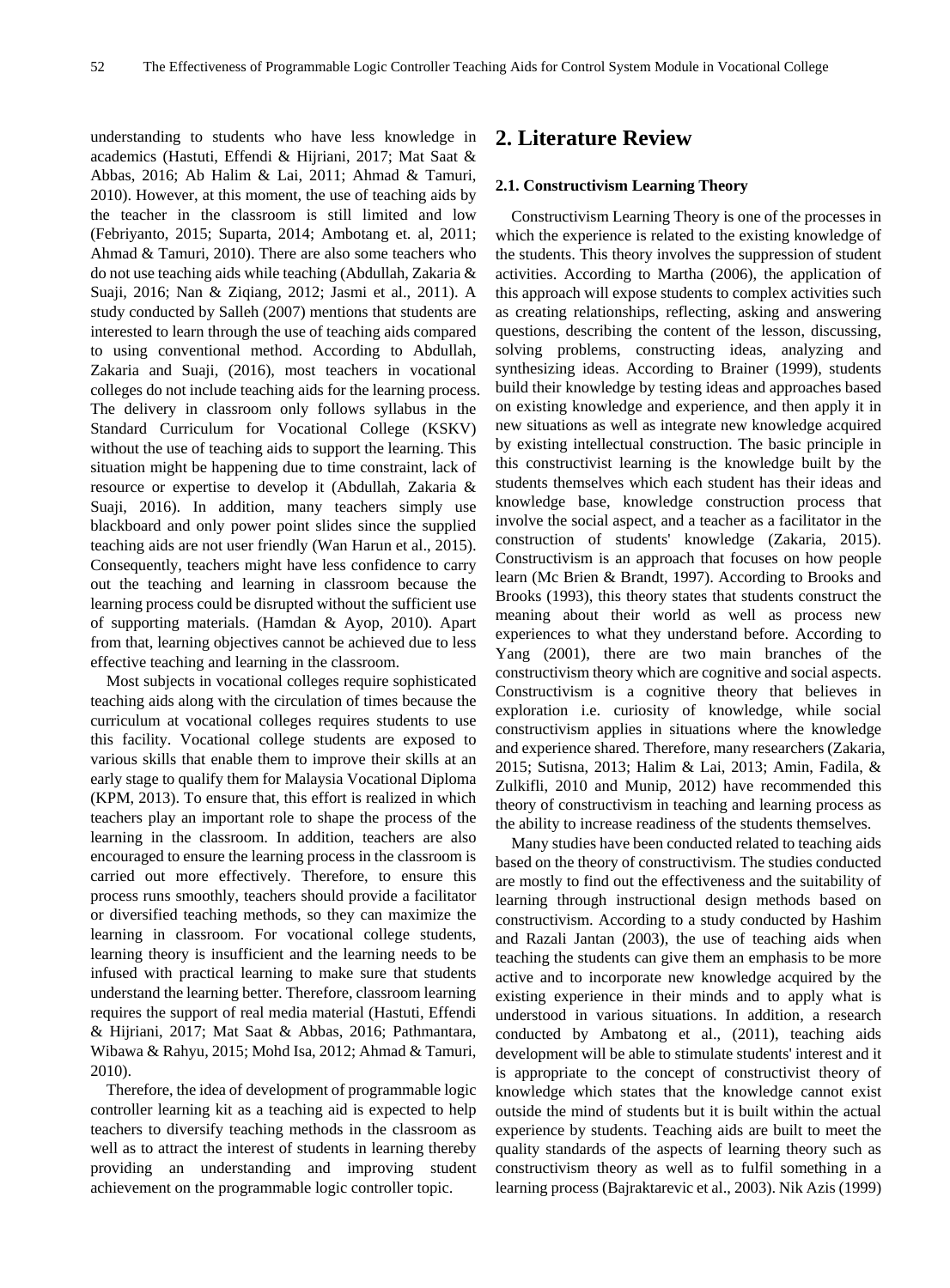said the use of constructivism learning can help students in process of receiving new information and knowledge which students can remember something that means something to them.

According to Ibrahim (2008), constructivism learning in teaching aids can help students to solve problems more quickly because the process is emphasized on the aspect of thinking and discussion in a group that are able to create a two-way communication between students and teachers, and students and students. In addition, Ibrahim and Redwan (2010) suggested the use of constructivist learning theory in teaching aids has the advantage to produce a meaningful learning. Therefore, the application of the theory of constructivism in the learning process such as the use of teaching aids, can benefit the students positively and give a good impact to the development of students. Eventually, that will help students to possess a deeper memory and a clearer understanding of the learning content in a classroom.

## **3. Methodology**

This study used quantitative approach to look at the effects of using programmable logic controller learning kit on the achievement of the students in the control system module. The study applied quasi-experimental framework and adopted a non-equivalent control group design such as Table 1. The experimental design was selected to evaluate the effectiveness of treatment groups and control groups of non-random responders (Campbell & Stanley, 1963 This design was chosen because the researchers could not predict whether respondents are in treatment or control group.

Table 1. Pre and post test designs

| Group      | Pre Test | <b>Treatment</b> | Post Test |
|------------|----------|------------------|-----------|
| Experiment | T        |                  | тາ        |
| Control    | тэ       |                  | T?        |

This design was chosen because the researchers wanted to see the effects of two types of teaching methods towards the students. The experimental group used programmable logic controller learning kit, while the controlled group was taught by using a conventional method. By using this design, the impact of the use of programmable logic controller kit and effects of the conventional method will be determined by comparing the scores of pre and post-test (T1, T2).

## **3.1. Respondents**

The sample was selected in order to find out students' achievement data scores after pre-test and post-test. The sample was not a probability sample because the sample selected was an existing sample. According to Creswell (2012), the minimum sample size that can be received is 10 percent, but if it is from a small population, a sample of 15 people in a group will be sufficient for an experimental

study.

Table 2 shows the total sample population for the two groups, the controlled group and the treatment group. The total sample for this study was 60 which was divided into treatment group (30 students) and control group (30 students).

Table 2. Fourth year student group

|            | Control Group | <b>Experiment Group</b> |
|------------|---------------|-------------------------|
| Population | 130 orang     | 130 orang               |
| Sample     | 30 orang      | 30 orang                |

## **3.2. Instruments**

According to Abdul Ghafar (1999), an instrument is a measurement tool to measure the behavior or the behavior of human beings or objects that are not humane. The instrument used is important to determine the type of data collected and it will influence the type of analysis of the researcher (Mohd Majid Konting, 1990). Two important criteria in establishing validity and reliability of the instrument are related to the instruments used. The instruments will be used in this study are a questionnaire and pre-test and post-test questions.

A pre-test questionnaire was given before the experiment was conducted. Pre-test included 3 sections of questions on the programmable logic controller topic. It was provided for the students to test their prior knowledge about the topic. The use of objective and subjective questions is to facilitate students in answering questions that have been documented. The developed test has three difficulty levels, namely low, medium, and high. Every question has a mark that was set. The objective questions aimed to reduce stress and time of respondents to answer the question (Ab. Halim & Lai, 2011). The time given to answer was one hour.

A post-test was carried out in a given period after the experiment. There were similar questions in both pre and post-test, however the questions were arranged differently. Post-test was carried out shortly after treatment was given. The treatment group is the group that used the programmable logic controller learning kit. The period between pre and post-test was three months. The difference between pre and post-test scores will determine the effectiveness of the programmable logic controller learning kit. This is to measure the level of students' achievement in the control system module.

**Table 3.** List of contents of student questionnaire

| <b>Item</b> | Perkara              | Scale    |
|-------------|----------------------|----------|
| B1          | Functionality aspect | Likert-5 |
| B2          | Design aspect        | Likert-5 |
| R3          | Suitability aspect   | Likert-5 |

Another instrument used in this study was a questionnaire form which was divided into three parts related to functionality, design aspects of teaching aids, and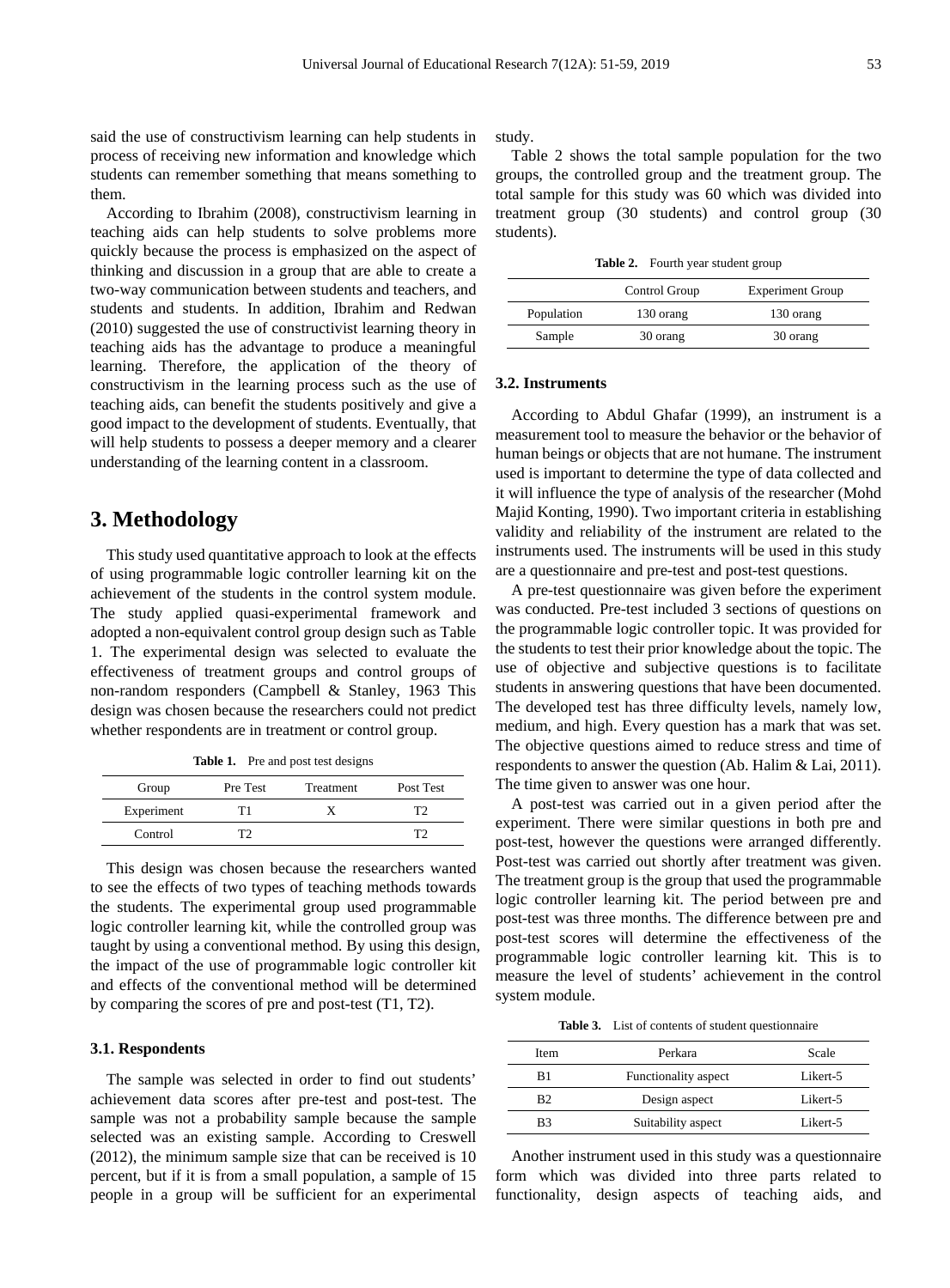adaptability based on Table 3. The purpose of this questionnaire is to get feedback from students on kit developed. The use of this questionnaire can improve the accuracy and correctness of the development of programmable logic controller kit, either it could be appropriate for use in the process of the learning.

## **4. Results and Findings**

Data collected through the pre-test, post-test, and a questionnaire will determine the effectiveness of developed learning kit. After conducting a research, collecting data is needed for the purpose of analysis. For this study, the data were analyzed by using descriptive statistics, percentage, Likert scale, mean and t-test. A comparative analysis was carried out between the control group and the treatment to see whether there are differences in effectiveness between the two methods of teaching or not.

#### **4.1. Score Mean for Treatment and Control Groups**

To determine whether students from the two groups, the control and treatment groups, are at the same level in terms of their knowledge related to the programmable logic controller topic, a pre-test was used. From Table 4, the mean value of the control group was 35.27 and the treatment group is 37.57. To analyse the significant differences that exist between the two groups, the researchers used t test of independent samples. Table 4 shows that the Sig. (2-tailed) between the two groups was not significant, namely 0.333 and 0.334, higher than <0.05. Thus, we can conclude that the two groups did not have much difference in terms of their performance in the pre-test.

These results indicate that samples used in this study have an equivalent level of performance for both groups (control and treatment). This is because retrieval vocational college students have been through the same stages of learning everywhere throughout Malaysia Vocational College, through their PT3 results. Furthermore, the programmable logic controller topic is a difficult topic in control system module, so the knowledge samples for both groups are similar and are based upon their existing knowledge in vocational college. To conclude, both groups have the same academic level.

After treatment, both groups took a post-test. As noted earlier, a similar test will be administered as a post-test to evaluate the effectiveness of the learning kit that was developed. Through Table 4, the mean value of the control group is 42.37 and for the treatment group is 55.77. The treatment group achieved higher scores than the control group. To see some significant differences that exist between the two groups, the researchers used the t test of independent samples. Table 4 shows the Sig. (2-tailed) between the two groups is significant, namely 0.000 which is less <0.05. It can be concluded that there is a significant difference in students' post-test results for the control and treatment groups.

The treatment group has a higher mean value than the control group for the post-test. This situation illustrates the use of teaching aids that could be effective in improving students' achievement in the post-test compared to those who were exposed to traditional methods. The use of teaching aids is an effective method to teach the control system modules because these modules are mostly using the actual equipment. Students can understand better when the learning involves real equipment. This is supported by a study conducted by Hastuti, Effendi and Hijriani, (2017); Mat Saat and Abbas, (2016); Pathmantara, Wibawa and Rahyu, (2015); Mohd Isa, (2012); Ahmad and Tamuri, (2010), which mentioned that an instruction in the classroom requires the support of real media material. The use of teaching aids is able to increase students' understanding of a topic and is able to raise the level of students' achievement. The finding is supported by Hastuti, Effendi and Hijriani, (2017); Mat Saat and Abbas, (2016); Halim and Lai, (2013); Ahmad and Tamuri, (2010) which stated that with the help of supporting materials such as teaching aids, to some extent, can help teachers to provide a deeper understanding to students who have less knowledge in terms of academic achievement.

| Stage | Group      | N  | Mean  | Std.      | Std. Eror |          | df     | Sig.       |
|-------|------------|----|-------|-----------|-----------|----------|--------|------------|
|       |            |    |       | Deviation | Mean      |          |        | (2-tailed) |
| Pre   | Control    | 30 | 35.27 | 10.954    | 2.000     | $-0.977$ | 58     | 0.333      |
|       | Experiment | 30 | 37.57 | 6.806     | 1.243     | $-0.977$ | 48.486 | 0.334      |
| Post  | Control    | 30 | 42.37 | 7.337     | 1.339     | $-6.330$ | 58     | 0.000      |
|       | Experiment | 30 | 55.77 | 8.978     | 1.639     | $-6.330$ | 55.787 | 0.000      |

**Table 4.** Score on pre and post exam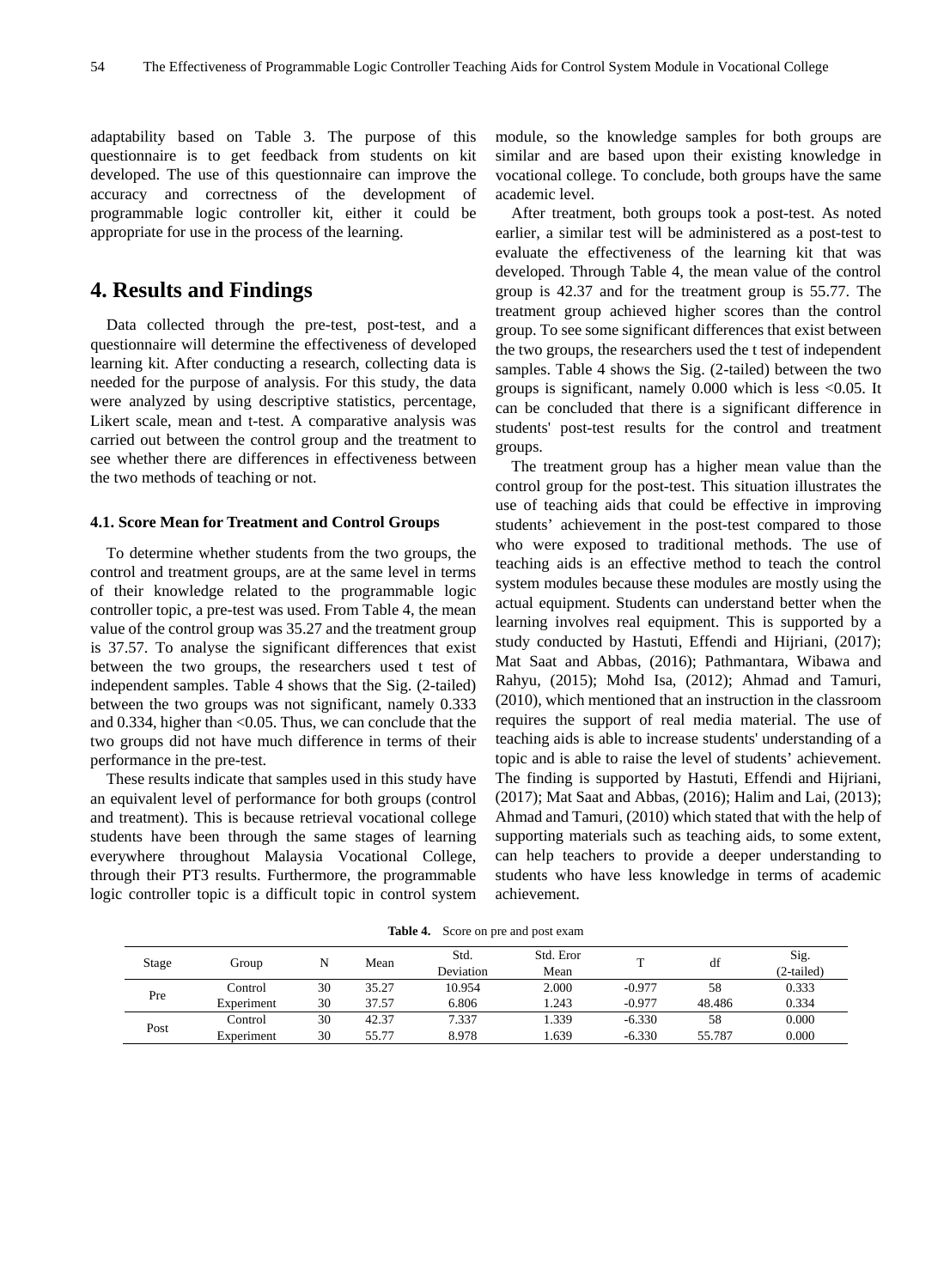## **4.2. The Difference between the Control Group and the Treatment Group**

in the control group for their pre and post-test.

This test consists of two main parts, namely the control group and the treatment group. A t test for repeated measurements was applied to see how they performed in pre and post-test.

Table 6 shows the difference in the mean values for the control group, 7.100. In addition, the findings of paired samples t test reflect that the control group has a significant value at the level of 0.00, which is less than <0.05. It can be concluded, that there is a difference in the results for students

This data shows an increase in post-test, even by using traditional methods. This is due to the teacher who used all the information and facts contained in the module to explain the concepts and facts about the programmable logic controller. However, the pattern of service teacher plays an important role to ensure that the students understand the lesson that was conveyed. This assertion is supported by Abdullah and Ahmad (2017) that every teacher should have a facilitator or facilitators to diversify teaching methods, so they can maximize their learning in the classroom to achieve learning objectives.

| Table 5. |  | Paired sample statistics |
|----------|--|--------------------------|
|----------|--|--------------------------|

| Group                                                |                               | Test     | N         |                      | Mean                         |          | Std.<br>Deviation |    | Std. Eror<br>Mean |  |
|------------------------------------------------------|-------------------------------|----------|-----------|----------------------|------------------------------|----------|-------------------|----|-------------------|--|
|                                                      | 30<br>35.27<br>Pre<br>Control |          | 10.954    |                      |                              |          | 2.000<br>1.339    |    |                   |  |
|                                                      |                               | Post     |           | 30<br>42.37<br>7.337 |                              |          |                   |    |                   |  |
| <b>Table 6.</b> The difference between control group |                               |          |           |                      |                              |          |                   |    |                   |  |
| Test<br>Group                                        |                               | Mean     | Std.      | Std. Eror            | 95%<br>Interveral difference |          |                   | df | $Sig. (2-tailed)$ |  |
|                                                      |                               |          | Deviation | Mean                 | Lower                        | Upper    |                   |    |                   |  |
| Control                                              | Pre<br>Post                   | $-7.100$ | 9.144     | 1.669                | $-10.514$                    | $-3.686$ | $-4.253$          | 29 | 0.000             |  |

## **4.3. The Difference between the Experiment Group**s

| <b>Table 7.</b> Paired sample statistics |                                                      |           |                   |           |  |           |                     |           |           |                   |  |
|------------------------------------------|------------------------------------------------------|-----------|-------------------|-----------|--|-----------|---------------------|-----------|-----------|-------------------|--|
| Group                                    |                                                      |           | Test              | N         |  | Mean      |                     | Std.      | Std. Eror |                   |  |
|                                          |                                                      |           |                   |           |  |           |                     | Deviation |           | Mean              |  |
|                                          |                                                      |           | Pre               | 30        |  | 37.57     |                     | 6.806     |           | 1.243             |  |
|                                          | Experiment                                           |           | Post              | 30        |  | 55.77     | 8.978               |           | 1.639     |                   |  |
|                                          | <b>Table 8.</b> The difference between control group |           |                   |           |  |           |                     |           |           |                   |  |
|                                          |                                                      |           |                   |           |  |           | 95%                 |           |           |                   |  |
| Group                                    | Test                                                 | Mean      | Std.<br>Deviation | Std. Eror |  |           | Interval difference |           | df        | $Sig. (2-tailed)$ |  |
|                                          |                                                      |           |                   | Mean      |  | Lower     | Upper               |           |           |                   |  |
| Experiment                               | Pre                                                  | $-18.200$ | 11.294            | 2.062     |  | $-22.417$ | $-13.983$           | $-8.827$  | 29        | 0.000             |  |
|                                          | Post                                                 |           |                   |           |  |           |                     |           |           |                   |  |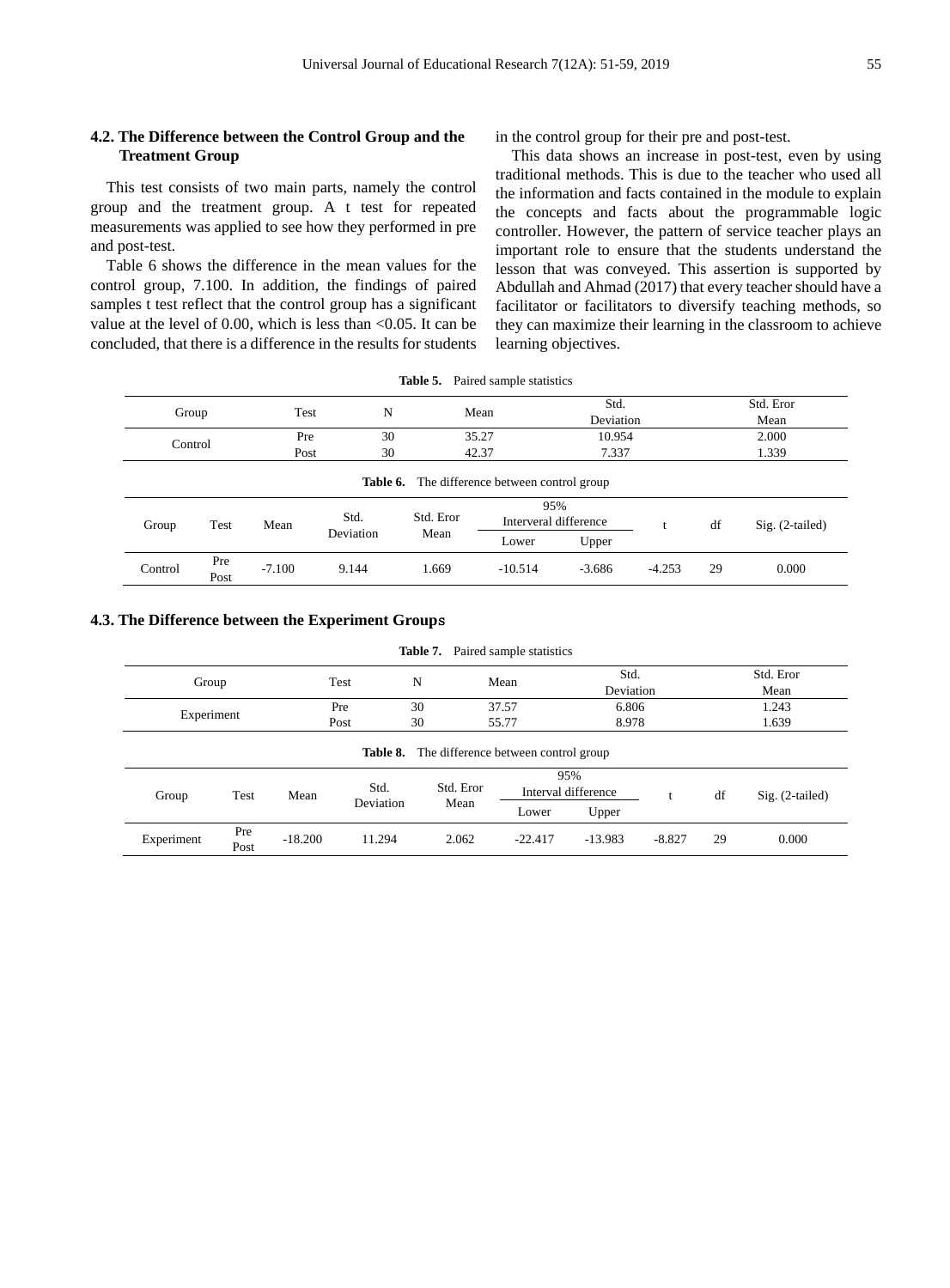Table 8 shows the difference mean for the treatment group i.e. 18,200. In addition, the findings of paired samples t test show that the treatment group has a significant value at 0.00 level which is less than <0.05. It can be concluded, that there is a difference in the results among students in the treatment group pre and post-test.

Teaching and learning session with assistance from teaching aids increased students' understanding. The importance of systematic teaching using teaching aids has been declared by (Mat Saat & Abbas, 2016). By using teaching aids, students can learn in stages according to their abilities, for example from easy to difficult.

Overall, the findings obtained for this study matched the findings obtained by Abdullah, Abidin, and Mohamad (2013) in his study of teaching aids as teaching and learning methods for magnetic control topics. In that study, students that were treated with the use of the teaching aids showed a significant difference in scores between students who were taught using traditional methods. This shows that the use of teaching aids in learning and teaching is definitely effective.

### **4.4. Questionnaire**

30 students from the treatment group were given questionnaire in the last week of using the kit. The students were told to answer questions carefully. The students were asked to answer all the questions by following given scale of 1 to 5. Scale 1 means students strongly disagree with the statement and the scale of 5 means that students strongly agree with the statement.

According to Table 9, it was found that the highest variable mean is 5.00 which represents almost all items except item 9 in functionality aspect, with the interpretation of the mean being high. 30 respondents gave "strongly agree" answer for functional reliability items. The lowest mean is 4.37 that represents item 9. Although the mean values are low but the interpretation of the mean is classified as a high-level interpretation min. There are 11 respondents who gave "strongly agree" answer and a total of 19 respondents responded "agree" answer.

|                                                                              |    | <b>Table 9.</b> Functionality |                           |                   |                   |                   |                                    |
|------------------------------------------------------------------------------|----|-------------------------------|---------------------------|-------------------|-------------------|-------------------|------------------------------------|
| <b>No Item functionality</b>                                                 | N  | Min                           | Strongly<br>disagree<br>% | Disagree<br>$\%$  | Neutral<br>$\%$   | Agree<br>$\%$     | Strongly<br>agree<br>$\frac{0}{0}$ |
| Power supply unit can work when the supply is switched on.                   | 30 | 5.00                          | $\Omega$<br>(0.0)         | $\Omega$<br>(0.0) | $\Omega$<br>(0.0) | $\Omega$<br>(0.0) | 30<br>(100.0)                      |
| PLC unit can work when the supply is switched on.                            | 30 | 5.00                          | $\Omega$<br>(0.0)         | $\Omega$<br>(0.0) | $\Omega$<br>(0.0) | 0<br>(0.0)        | 30<br>(100.0)                      |
| Push-button functions when pressed.                                          | 30 | 5.00                          | $\Omega$<br>(0.0)         | $\Omega$<br>(0.0) | $\Omega$<br>(0.0) | $\Omega$<br>(0.0) | 30<br>(100.0)                      |
| Lighting can work when turned on and off.                                    | 30 | 5.00                          | 0<br>(0.0)                | $\Omega$<br>(0.0) | 0<br>(0.0)        | 0<br>(0.0)        | 30<br>(100.0)                      |
| Detectors (sensors) can function when detecting a moving facing<br>material. | 30 | 5.00                          | $\Omega$<br>(0.0)         | $\Omega$<br>(0.0) | $\Omega$<br>(0.0) | $\Omega$<br>(0.0) | 30<br>(100.0)                      |
| The motor can rotate.                                                        | 30 | 5.00                          | $\Omega$<br>(0.0)         | $\Omega$<br>(0.0) | $\Omega$<br>(0.0) | $\Omega$<br>(0.0) | 30<br>(100.0)                      |
| Touch can work when turned on.                                               | 30 | 5.00                          | 0<br>(0.0)                | $\Omega$<br>(0.0) | 0<br>(0.0)        | $\Omega$<br>(0.0) | 30<br>(100.0)                      |
| Traffic lights can work in sequence.                                         | 30 | 5.00                          | $\Omega$<br>(0.0)         | $\Omega$<br>(0.0) | $\Omega$<br>(0.0) | $\Omega$<br>(0.0) | 30<br>(100.0)                      |
| Conveyors can rotate well.                                                   | 30 | 4.37                          | 0<br>(0.0)                | $\Omega$<br>(0.0) | $\Omega$<br>(0.0) | 19<br>(63.3)      | 11(36.7)                           |
| This kit can be powered by either                                            | 30 | 5.00                          | $\Omega$<br>(0.0)         | $\Omega$<br>(0.0) | $\Omega$<br>(0.0) | 0<br>(0.0)        | 30<br>(100.0)                      |
| The circuit is built to work with the software CX-Programmer                 | 30 | 5.00                          | $\Omega$<br>(0.0)         | $\Omega$<br>(0.0) | $\Omega$<br>(0.0) | $\Omega$<br>(0.0) | 30<br>(100.0)                      |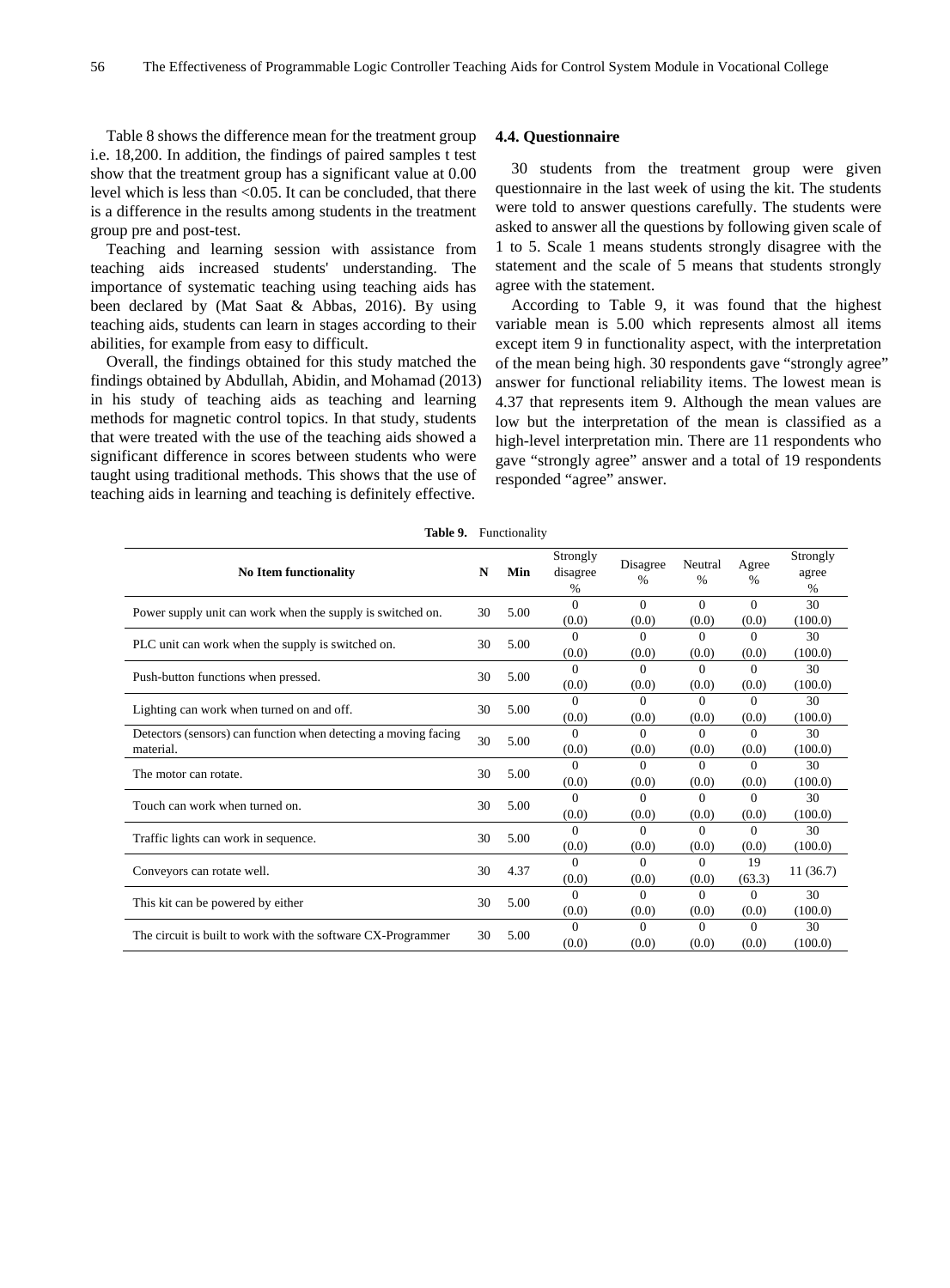According to Table 10, it was found that the highest variable mean is 5.00 which represents the first item, sixth, seventh, eighth and tenth, with a mean interpretation being high. There are 30 respondents who strongly agreed on this item.

The lowest mean is 4.67, which represents the ninth item. Although the mean values are low but the interpretation of the mean is classified as a high-level interpretation min. There are 20 respondents who gave answer "strongly agree" and a total of 10 respondents also agreed.

|                                                                               | Table 10. | Design |                              |                   |                   |                   |                        |
|-------------------------------------------------------------------------------|-----------|--------|------------------------------|-------------------|-------------------|-------------------|------------------------|
| <b>No Item Design</b>                                                         | N         | Min    | Strongly<br>disagree<br>$\%$ | Disagree<br>$\%$  | Neutral<br>$\%$   | Agree<br>$\%$     | Strongly<br>agree<br>% |
| This design has the size that fits a student internship.                      | 30        | 5.00   | $\Omega$<br>(0.0)            | $\Omega$<br>(0.0) | $\Omega$<br>(0.0) | $\Omega$<br>(0.0) | 30(100.0)              |
| The design of the components and kits are labeled clearly                     | 30        | 4.87   | $\Omega$<br>(0.0)            | $\Omega$<br>(0.0) | $\Omega$<br>(0.0) | 4<br>(13.3)       | 26<br>(86.7)           |
| This design has a regular component layout.                                   | 30        | 4.97   | $\Omega$<br>(0.0)            | $\Omega$<br>(0.0) | $\Omega$<br>(0.0) | 1(3.3)            | 29<br>(96.7)           |
| This design is stable and strong.                                             | 30        | 4.90   | $\Omega$<br>(0.0)            | $\Omega$<br>(0.0) | (3.3)             | 1<br>(3.3)        | 28 (93.3)              |
| This design has good insulation properties.                                   | 30        | 4.87   | $\Omega$<br>(0.0)            | 0<br>(0.0)        | 0<br>(0.0)        | 4<br>(13.3)       | 26(86.7)               |
| This design is easy to store.                                                 | 30        | 5.00   | $\Omega$<br>(0.0)            | $\Omega$<br>(0.0) | 0<br>(0.0)        | 0<br>(0.0)        | 30(100.0)              |
| The design features a framework that can be used by teachers<br>and students. | 30        | 5.00   | $\Omega$<br>(0.0)            | $\Omega$<br>(0.0) | $\Omega$<br>(0.0) | $\Omega$<br>(0.0) | 30(100.0)              |
| This design is easy to carry.                                                 | 30        | 5.00   | 0<br>(0.0)                   | 0<br>(0.0)        | 0<br>(0.0)        | $\Omega$<br>(0.0) | 30(100.0)              |
| This design uses a durable building material.                                 | 30        | 4.67   | $\Omega$<br>(0.0)            | 0<br>(0.0)        | 0<br>(0.0)        | 10<br>(33.3)      | 20(66.7)               |
| This design has safety features such as warning signs and<br>warnings.        | 30        | 5.00   | $\Omega$<br>(0.0)            | $\Omega$<br>(0.0) | $\Omega$<br>(0.0) | $\Omega$<br>(0.0) | 30(100.0)              |

| Table11.<br>Suitability                                                                      |    |      |                           |                   |                   |                   |                                    |  |  |  |
|----------------------------------------------------------------------------------------------|----|------|---------------------------|-------------------|-------------------|-------------------|------------------------------------|--|--|--|
| <b>No Item suitability</b>                                                                   | N  | Min  | Strongly<br>disagree<br>% | Disagree<br>%     | Neutral<br>$\%$   | Agree<br>%        | Strongly<br>agree<br>$\frac{0}{0}$ |  |  |  |
| This kit can help as teaching aids in the classroom.                                         | 30 | 4.87 | 0<br>(0.0)                | $\Omega$<br>(0.0) | $\Omega$<br>(0.0) | 4<br>(13.3)       | 26<br>(86.7)                       |  |  |  |
| This kit can help as teaching aids in practice.                                              | 30 | 4.93 | 0<br>(0.0)                | $\Omega$<br>(0.0) | 0<br>(0.0)        | 2<br>(6.7)        | 28<br>(93.3)                       |  |  |  |
| This kit was developed relevant to students taking modules DEA3323                           | 30 | 4.77 | $\Omega$<br>(0.0)         | 0<br>(0.0)        | 0<br>(0.0)        | 7<br>(23.3)       | 23<br>(76.7)                       |  |  |  |
| These kits can help improve my understanding of the control system.                          | 30 | 5.00 | $\Omega$<br>(0.0)         | $\Omega$<br>(0.0) | $\Omega$<br>(0.0) | $\Omega$<br>(0.0) | 30<br>(100.0)                      |  |  |  |
| This kit can help attract me to follow the teaching and learning process                     | 30 | 4.90 | $\Omega$<br>(0.0)         | $\Omega$<br>(0.0) | 0<br>(0.0)        | 3<br>(10.0)       | 27<br>(90.0)                       |  |  |  |
| This kit can save time during the internship process that is carried out                     | 30 | 4.97 | 0<br>(0.0)                | $\Omega$<br>(0.0) | $\Omega$<br>(0.0) | (3.3)             | 29<br>(96.7)                       |  |  |  |
| This kit is easy to operate.                                                                 | 30 | 4.27 | $\Omega$<br>(0.0)         | $\Omega$<br>(0.0) | (3.3)             | 20<br>(66.7)      | 9(30.0)                            |  |  |  |
| These kits help me in my understanding of the control system.                                | 30 | 4.87 | $\Omega$<br>(0.0)         | $\Omega$<br>(0.0) | $\Omega$<br>(0.0) | 4<br>(0.0)        | 26<br>(86.7)                       |  |  |  |
| This kit is easier to understand if used together with a set of practical<br>and manual use. | 30 | 4.97 | 0<br>(0.0)                | 0<br>(0.0)        | 0<br>(0.0)        | (3.3)             | 29<br>(96.7)                       |  |  |  |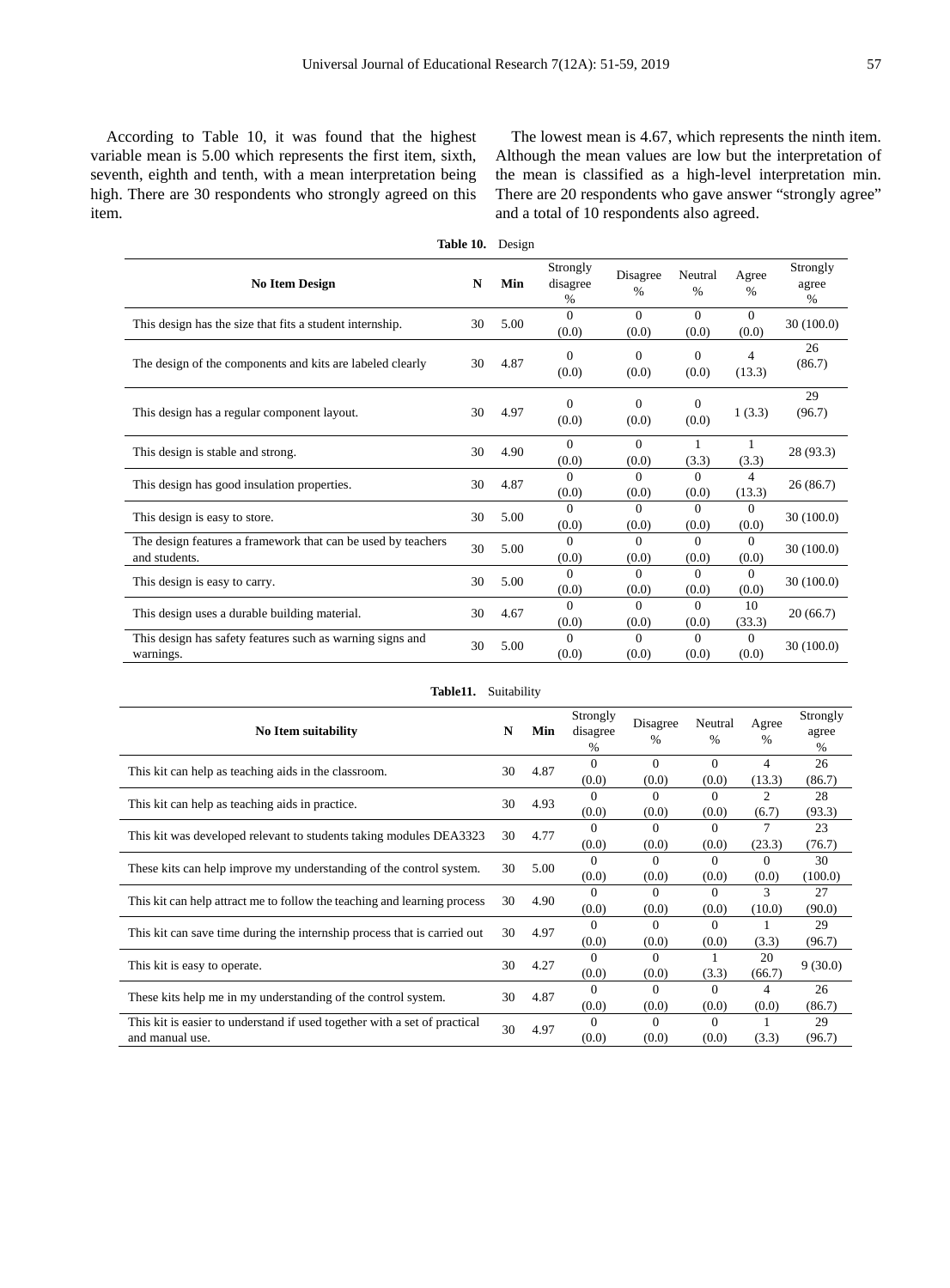According to Table 11, it was found that the highest variable mean is 5.00 which represents fourth item, with the interpretation of the mean being high. There are 30 respondents who gave answer "strongly agree" on this item. The lowest mean is 4.27 which represents the seventh item. Although the mean values are low but the interpretation of the mean is classified as a high-level interpretation min. There are 9 respondents who gave answer "strongly agree" and some 20 respondents responded "agree". In addition, a total of 1 respondent gave "neutral" response.

# **5. Discussion and Conclusions**

The conclusion that can be drawn from this study is the use of teaching aids can improve students' achievement. Thus, the initial hypothesis in this study was rejected. The use of the proven teaching aids can be efficient and have a significant impact to teaching and learning process. Students are taught by using teaching aids, so they can be enthusiastic and keen to learn programmable logic controller topic, compared to students who are taught using conventional methods. Students can focus more and pay full attention when teaching aids are introduced into teaching and learning environment. Using teaching aids in teaching is one of the proven methods of teaching to increase students' achievement. The diversity of approaches adopted by teachers such as teaching aids consumption is encouraged so that students will be more interested in control system module and eventually remove their negative response to the control system module

# **Acknowledgements**

This research project is supported by the Faculty of Technical Education Universiti Tun Hussein Onn Malaysia.

# **REFERENCES**

- [1] Ab Halim, H. H. & Lai, C. S. (2011). Penilaian Keberkesanan Kit Pengajaran Transistor Bagi Aliran Vokasional. *Seminar Pasca Ijazah yang Pertama,* pp 6 15.
- [2] Abdul Ghafar, M. N. (1999). *Penyelidikan Pendidikan*. Skudai: UTM Press.
- [3] Abdullah, S., & Ahmad, N. S. (2017). Keberkesanan Aplikasi Youtube Dalam Pengajaran dan Pembelajaran Sains Kejuruteraan di Politeknik Seberang Perai. *e Proc National Innovation and Invention Competiotion Through Exhibition,*  pp 1-8.
- [4] Abdullah, N. A. S., Zakaria, N., Suaji, M. A. (2016). Keberkesanan Penggunaan ABBM bagi Modul Elektronik di Kolej Vokasioanal. *Proc of the First National Conference on TVET.* JPK, FPTV: Universiti Tun Hussein Onn Malaysia. pp. 77-83.
- [5] Abidin, R. Z. & Jamaat, A. (2016). Model "Elektromagnetik" Sebagai Alat Bahan Bantu Mengajar (ABBM). *Proc of the First National Conference on TVET.* JPK, FPTV: Universiti Tun Hussein Onn Malaysia. pp. 345-356.
- [6] Ahmad, S. F. & Tamuri, A. H. (2010). Persepsi Guru Terhadap Penggunaan Bahan Bantu Mengajar Berasaskan Teknologi Multimedia Dalam Pengajaran j-QAF. *Journal of Islamic and Arabic Education, 2(2),* 53-64.
- [7] Alias, N., Ahmad, A., Soowan, P. (2017). Kajian Keberkesanan Terhadap Kit Amali Peranti Separa Pengalir Bagi Subjek DET5073-Power Electronics. *e Proceeding National Innovation and Invention Competition Through Exhibition 2017.*
- [8] Ambotang, A. S, Mohamad, B., Abdullah, M. Y., Salleh, M. J. & Francis, N. (2011). Keberkesanan Penggunaan Model Bentuk Muka Bumi Sungai bagi MeningkatkanPrestasi Pelajar dalam Matapelajaran Geografi Tingkatan 1. *Proc.National Conference on History and Geography Education.* Kota Kinabalu: Universiti Malaysia Sabah. pp 1-12.
- [9] Amin, M., Fadila, N., & Zulkifli, E. (2010). Pembangunan Perisian Multimedia Berkonsepkan Teori Konstruktivisme Bagi Lukisan Tangen. *Teori Konstruktivisme Bagi*
- [10] Bajraktarevic, N., Hall, W., & Fullick, P. (2003). Incorporating Learning Styles In Hypermedia Environment: Empirical Evaluation. *Proceedings of AH2003: Workshop on Adaptive Hypermedia and Adaptive Web-Based Systems.*
- [11] Briner, M. (1999). *What is Constructivism?.* University of Colorado at Denver School of Education.
- [12] Brooks, J. G. & Brooks, M. G. (1993). *In search of understanding: the case for constructivist classroom*. Alexandria, VA; Association for Supervision and Curriculum Development.
- [13] Buntat, Y. & Mohamad, N. A. M. (2010). *Keberkesanan Penggunaan Alat Bantu Mengajar Berbantukan Komputer Dalam Pengajaran dan Pembelajaran Subjek Kemahiran Hidup (KH) di Sekolah Menengah Kebangsaan Agama Kedah, Alor Star, Kedah*. Universiti Teknologi Malaysia.
- [14] Campbell, D. & Stanley, J. (1963). Experimental and Quasiexperimental Designs for Research. Chicago, IL: RandMcNally.
- [15] Creswell, J. W. (2012). Educational research: Planning, conducting, and evaluating quantitative and qualitative research. *Educational Research* (Vol. 3).
- [16] Febriyanto. (2015*). Efektivitas Pembelajaran Berbasis Masalah Berbantuan Trainer Human Machine Interface Untuk Peningkatan Kompetensi Perakitan Sistem PLC SMK N 2 Depok.* Universitas Negeri Yogyakarta: Tesis Sarjana.
- [17] Hamdan, A. R. & Ayop, A. F. (2010). *Kesesuaian Isi Kandungan, Masa, Kemudahan dan Alatan, dan Kaedah Tunjukcara (Demonstrasi) Dalam Matapelajaran Kemahiran Teknikal Peringkat Menengah Rendah Dari Perspektif Guru-Guru Kemahiran Hidup di Sekolah Menengah di Daerah Kluang*. Universiti Teknologi Malaysia.
- [18] Hashim, S., Razali, M. & Jantan, R. (2003). *Psikologi Pendidikan.* Pahang: PTS Publication.
- [19] Hastuti, Effendi, H., Hijriani, S. (2017). Penerapan Trainer